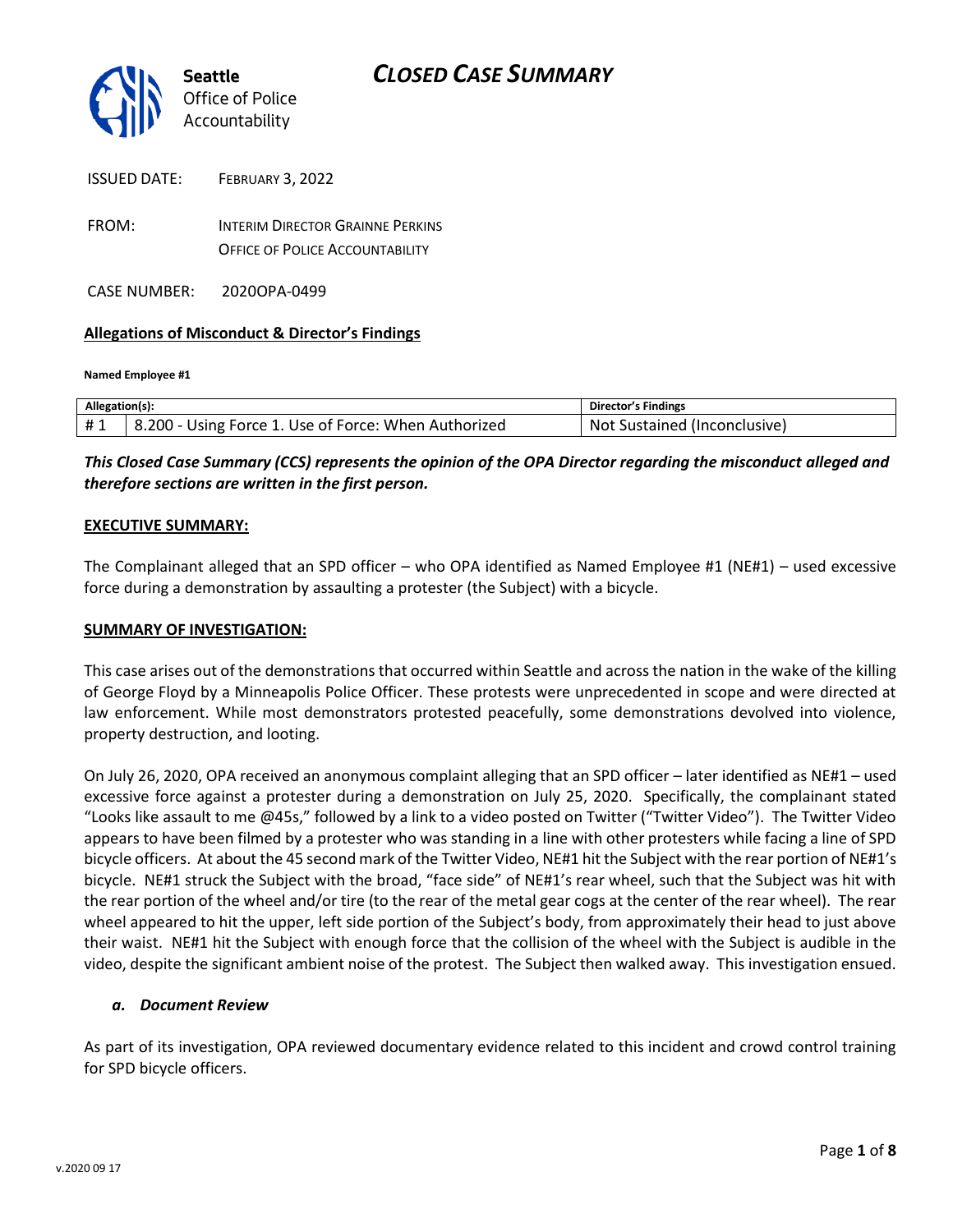

OPA CASE NUMBER: 2020OPA-0499

The Incident Action Plan ("IAP"), Incident Log, and Computer Aided Dispatch ("CAD") document that SPD mobilized on July 25, 2020 in anticipation of a demonstration advertised to be in support of ongoing demonstrations in Portland, Oregon. The IAP noted that a flyer advertising the demonstration contained a picture of an SPD patrol car on fire and stated "Now is the time [to] show that we are not done fighting, this is a call to action, show up ready to shut it down and hold the line in solidarity, don't give SPD an inch, keep them scared." Relatedly, the IAP noted property destruction and the use of crowd control munitions to address life safety issues at demonstrations in Portland. The IAP further noted that large demonstrations in Seattle on July 19 and July 22, 2020 resulted in extensive property damage to government buildings and private businesses, and that SPD lacked sufficient resources to interdict criminal activity on those dates. Additionally, the IAP stated a belief that Seattle anarchist groups felt they had not achieved an appropriate level of "success" as those in Portland. SPD Headquarters, as well as the East and West Precinct buildings, were identified as possible "primary targets" based on prior events in which the SPD HQ and West precinct were attacked and a fire was set in the East Precinct lobby. In addition to a host of logistical and tactical planning, the IAP set forth the Commander's Intent, specifically that SPD would: "facilitate, in a content-neutral manner, the rights of all gathered, the freedom to assemble and express their views within the limited conditions necessary to address public safety concerns. When required police resources will be deployed to address significant life safety emergency, they will work to stabilize events and they will attempt to reduce the potential for escalation."

The CAD for this event originated at 10:39 A.M. for a location listed at 1519 12<sup>th</sup> Avenue. A review of the CAD from approximately 3:50 P.M. through 5:51 P.M. shows that multiple fires occurred, including at Youth Service Center, inside the East Precinct, and at a Starbucks resulting in the evacuation of residents in units above the Starbucks. The CAD also documents multiple injuries to SPD members of service from projectiles such as rocks, "IEDs," and "mortars." The CAD also notes multiple authorizations for the use of less lethal deployments against demonstrators, including the use of OC spray and blast balls, as well as officers, bicycle squads, and SWAT teams physically advancing police lines. Multiple arrests were made and at least one arrestee sustained a head injury.

Additionally, OPA reviewed relevant training materials for SPD bicycle units, specifically related to the use of "mobile fence lines." A mobile fence line is a police line in which a line of officers creates a barrier in front of them with police bicycles such that the bicycles are placed horizontally (tire-to-tire) in front of the line of officers. These officers are trained in a technique to use their bicycles to move a crowd backwards. As trained, bicycle officers on a mobile fence line would, on command, give verbal orders to "move back," lift their bicycles to chest level, then press their arms "forward into an extended position."

### *b. Video Analysis*

OPA analyzed the Twitter Video and Body Worn Video (BWV) from NE#1, Witness Officer #1 (WO#1), and Witness Supervisor #1 (WS#1).

### *i. Twitter Video*

As discussed above, the Twitter Video is one minute and 27 seconds long, apparently filmed by an individual at the front of the protest line, facing the officers. The Twitter Video depicts WS#1 giving a signal for the fence line to move and the bicycle officers begin executing the mobile fence line. After advancing twice, an officer from an outside agency deploys a blast ball on the ground through the line of protesters. WS#1 gives another order to keep moving forward. NE#1 advances beyond a non-party protester, who two SPD officers then attempt to arrest. An officer then moves the Subject. The camera view then is blocked by a protester's shield. As the Subject reappears in the Twitter Video,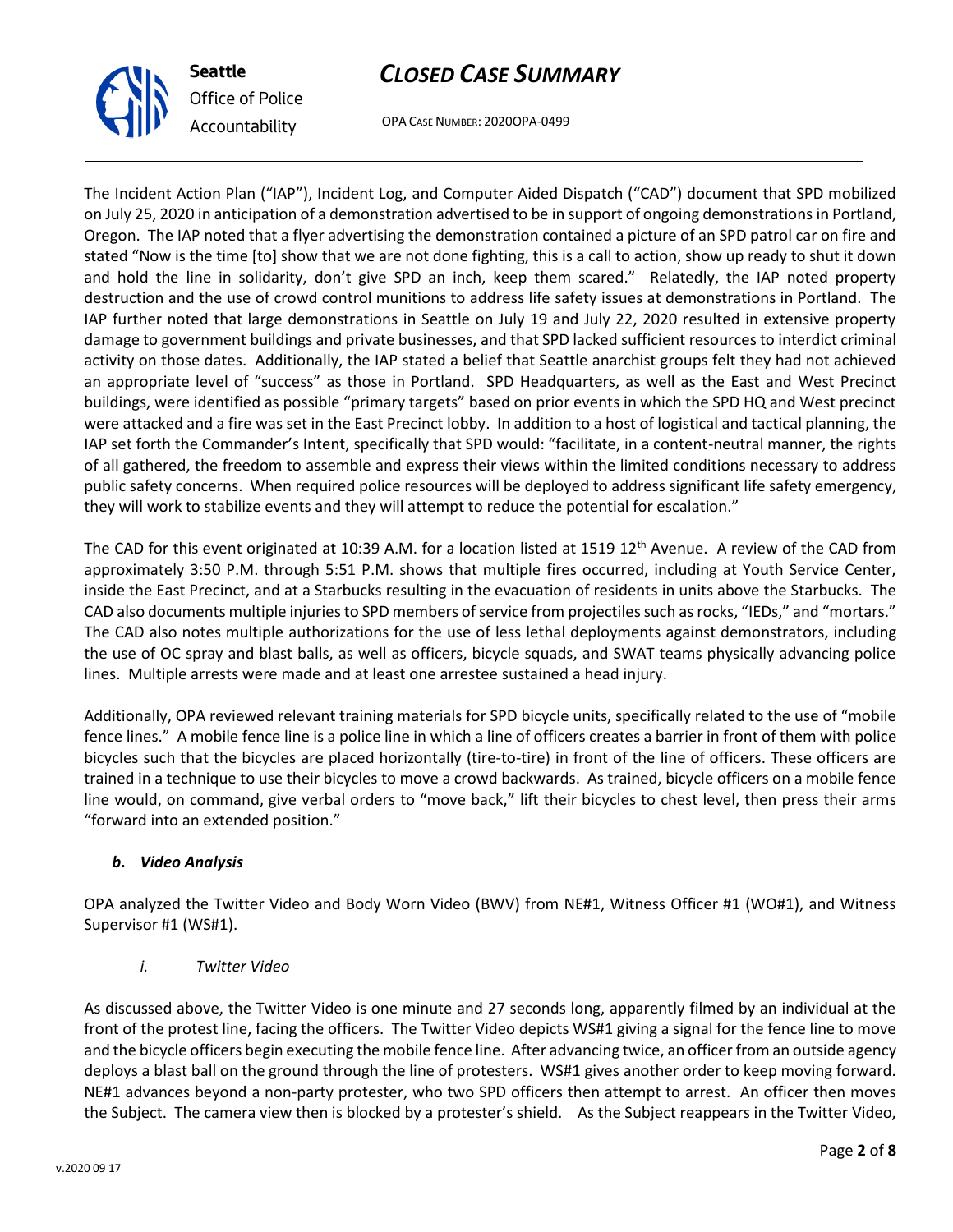OPA CASE NUMBER: 2020OPA-0499

NE#1 hits the Subject with the rear portion of NE#1's bicycle. NE#1 struck the Subject with the broad, "face side" of NE#1's rear wheel, such that the Subject was hit with the rear portion of the wheel and/or tire (to the rear of the metal gear cogs at the center of the rear wheel). The rear wheel appears to hit the upper, left side portion of the Subject's body, from approximately their head to just above their waist. Notably, NE#1 appears to hit the Subject by pushing only the rear wheel of his elevated bike forward in a rapid motion and not pressing both arms forward into an extended position, as trained. NE#1 hit the Subject with enough force that the collision of the wheel with the Subject is audible in the video, despite the significant ambient noise of the protest. The Subject then appears to walk out of view of the camera. Officers continue to advance as the protesters appear to continue to back away. A SWAT officer throws a blast ball. After the officers and protesters appear to fully clear the Broadway intersection. The Twitter Video then ends.

OPA used software to analyze the Twitter Video frame by frame. Using this analysis, OPA identified both the frame just prior to NE#1 striking the Subject and the frame immediately following the impact. OPA then analyzed the video between these two frames at a play rate of two frames-per-second. This analysis showed that NE#1's bike wheel first impacted the Subject in the Subject's arm/shoulder area. Although perhaps a matter of debate, based on both the physical location of NE#1's bicycle wheel at the moment of the impact and the movement of the Subject's head, it appears to OPA that NE#1's bicycle tire also struck the Subject's head and/or face.

### *ii. Body Worn Video*

OPA also reviewed relevant sections of BWV from NE#1, WO#1, and WS#1 from this date. NE#1's BWV depicts a line of protesters, with the Subject standing at the front of the line of protesters holding a "sandwich board" in front of them. A demonstrator with a bull horn then gives an instruction for demonstrators with "shields" to come to the front. Various protesters with signs and other types of "shields" move to the front and hold the "shields" up, facing the officers. As the officers give commands for the protesters to move back, officers begin to advance the mobile fence line.

NE#1 then advances to a position where he and the subject are standing directly in front of one another. NE#1 then turns his bike sideways and strikes at the Subject's shield with his back tire in a downward motion. This knocks the sign out of the Subject's hands, but the sign appears to be tied to the Subjects hands. After this, NE#1 picks his bike up and moves around an individual who appears to be kneeling or sitting on the ground. The Subject is then visualized near NE#1's rear tire holding on to a rope on their sign and apparently reaching towards either the officers or the sign. It sounds like NE#1 tells the Subject to move back as NE#1 appears to use his bike to push the Subject. As NE#1 lowers his bike, another officer (WO#2) uses their baton – held in both hands – to strike at the Subject in a downward motion. The Subject is moved back about one step before appearing to stop. As the subject faces the officer with the baton, NE#1 then raises his back tire up, striking the Subject. However, it is not clear in NE#1's BWV where NE#1 strikes the Subject because the view is blocked by NE#1's bicycle. The subject then turns and moves away from the officer line. A short time later in the video, the Subject is again observed standing in the front of the protester line holding the same sign.

BWV from WO#1 and WS#1 both captured NE#1 striking the Subject with his bicycle. WO#2's BWV did not capture NE#1 striking the Subject with his bicycle. WO#1's BWV depicts the incident from a vantage point to NE#1's left. From this angle, it appears that NE#1's bicycle wheel did strike the Subject in their head and/or face as well as the area of their arm/shoulder. WS#1's BWV depicts the incident from a vantage point behind NE#1 and to NE#1's left. However, the WS#1's BWV of the strike itself is obscured as WS#1 is raising a can of pepper spray in front of his BWV.



**Seattle**

*Office of Police Accountability*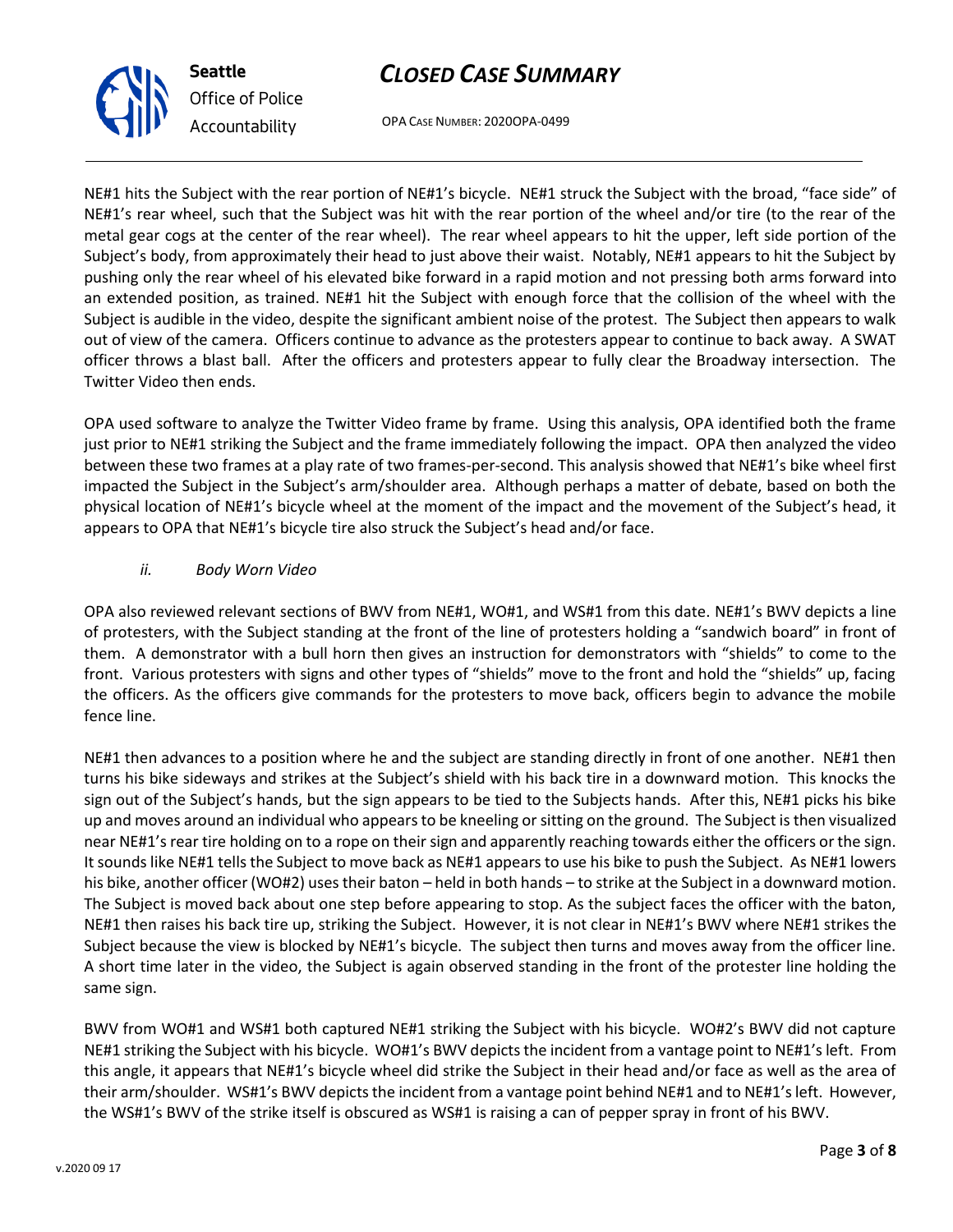OPA CASE NUMBER: 2020OPA-0499

#### *c. Witness Statements*

**Seattle**

*Office of Police Accountability*

OPA interviewed WO#2 and WS#1. NE#1 no longer works for SPD and submitted a written statement in lieu of an interview. The complainant chose to remain anonymous and was not available for an interview. The Subject was neither stopped nor identified at the time of the incident and could not be identified by OPA

#### *i. NE#1 Written Statement*

NE#1 no longer works for SPD. Accordingly, NE#1 could not be compelled to provide OPA with a statement. However, NE#1 did provide OPA with a seven-page written statement concerning these allegations.

NE#1 stated that on July 25, 2020, he was working in a bicycle squad. NE#1 stated that on that date he had been assigned to a bike unit for over a year and had worked a variety of protests, demonstrations, marches, parades, and other large events.

NE#1 wrote that the standing orders for the day included that the officers were allowed to use force to protect themselves from assault. Additionally, NE#1 stated that he had received briefings concerning "Antifa" as a group of people who would incite violence against police and others, that Antifa wore all black, and that individuals affiliated with Antifa participated in large scale property destruction, arsons, and "de-arresting" those in police custody. NE#1 described de-arresting techniques as dangerous and involved assaultive behaviors against officers. NE#1 stated that he had been subjected to de-arrestors multiple times and that, in the past, he had been dragged by his helmet and duty belt, had his gun pulled on, and had various items stolen from his duty belt.

On July 25, 2020, NE#1 stated that the protests were large-scale, anti-police protests, and that commanders had declared them riots over the loudspeakers. Accordingly, NE#1 stated, the crowd needed to disperse. Additionally, NE#1 stated that he saw flags with Antifa written on them and other Antifa symbols. NE#1 wrote that the protesters had also been using improvised shields, gas masks, and body armor to counter police tactics and impede police movements. NE#1 also stated that the protesters were using shields in a stabbing motion against officers. After a series of incidents – including the fires at the Youth Service Center and explosives being thrown at the East Precinct – the officers were given orders to move the rioters away from the precinct.

NE#1 wrote that, as the bike squads attempted to move people away from the precinct, the protesters began assaulting police with explosive fireworks, rocks, glass bottles, balloons with paint, and other items from garbage cans. NE#1 also stated that earlier bike pushes were difficult because of protesters countering the pushes with shields. NE#1 also stated that officers were sustaining injuries from fireworks and that the violence and assaults on police on this day were at an all-time high.

NE#1 stated that by the time he encountered the Subject, NE#1 had been involved with crowd management for hours. NE#1 recounted that the day was hot and NE#1 had been in a gas mask, making it difficult to communicate and give orders. NE#1 also stated that he had used his bicycle to move crowds many times on that day and made arrests related to assaults on police officers. NE#1 recalled that an officer was attempting to effect an arrest to NE#1's right, but that the crowd began to converge on the officer to attempt a de-arrest. NE#1 stated that he observed at least two demonstrators pulling on the officer's gear and body. NE#1 stated that he stepped over this officer to push the protesters back with his bicycle, pushing his bike forward at chest level. NE#1 stated that he kept his head down to avoid being hit in the face, which had happened in the past. NE#1 stated that, as he pushed forward, stood up, and

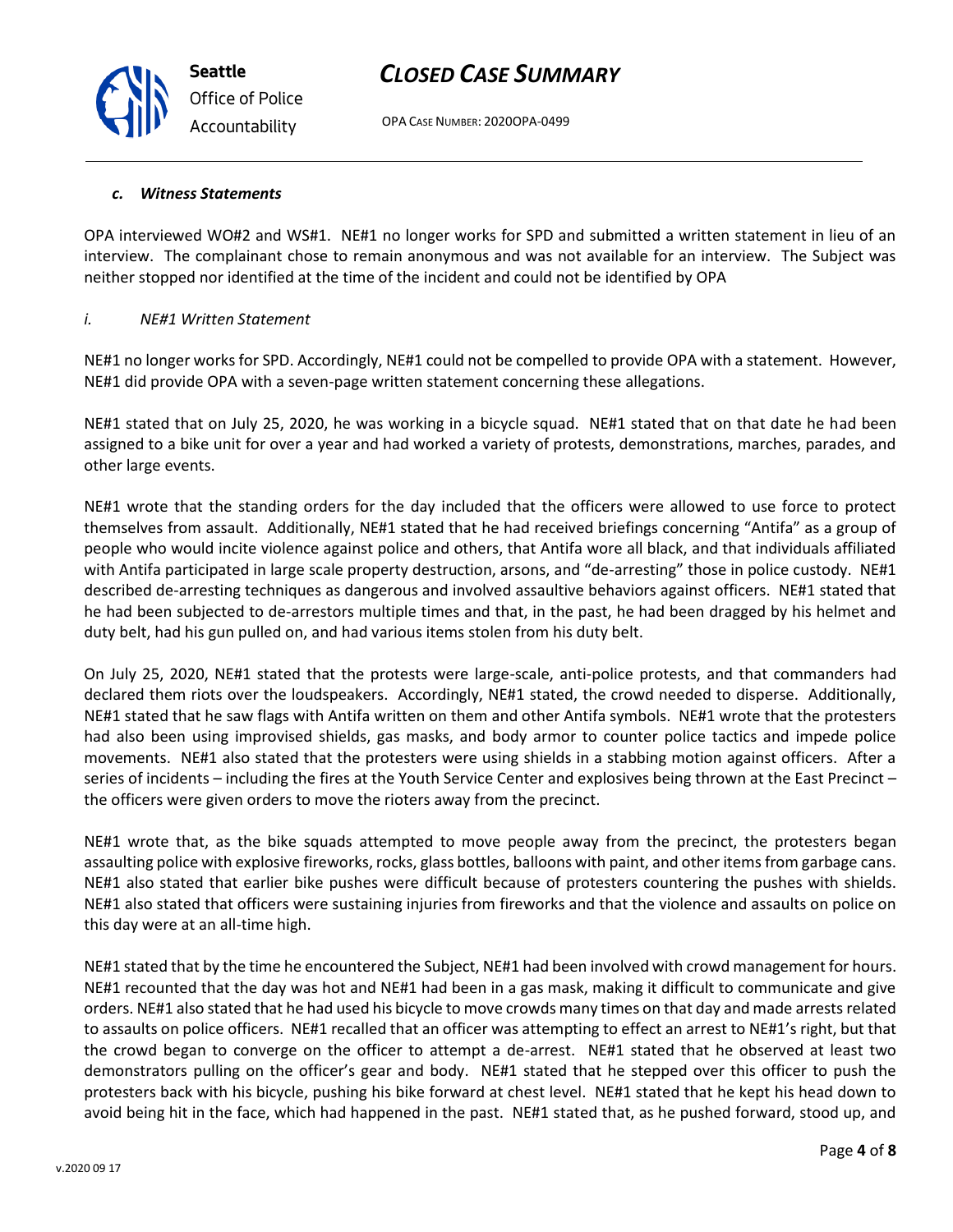

OPA CASE NUMBER: 2020OPA-0499

gained his balance, he observed the Subject dressed all in black and wearing goggles and a face covering. NE#1 identified the Subject as one of the people who had been "pulling on" the officer effecting the arrest. NE#1 stated that he saw the Subject bring their hands up in an "aggressive posture," balling their fists and standing in a "bladed stance." NE#1 wrote that this is a common fighting position.

NE#1 wrote that he believed the Subject had just "assaulted an officer on the ground," was resisting NE#1's attempts to separate them from the officer, and was standing in front of him in a fighting stance. Based on this, NE#1 stated that he believed the Subject was going to attempt to assault him. NE#1 stated that he grabbed the seat post of his bike in his right hand and the stem area of his bike with his left hand. NE#1 recalled that he then lifted the bike up and "turned the bike in circular motion to the left, where the rear tire of the bike made contact with the person in the fighting stance in front of me and I pushed them with the back tire away from me." NE#1 recalled that, after hitting the Subject, the Subject lost their balance, moved away from him, and left the area. NE#1 stated that he did not observe the Subject fall down or make any complaints of pain.

NE#1 stated that he is "confident" that the rubber tire of his bicycle made contact with the Subjects "shoulder and arm," rending his use of force a "very controlled and low impact motion with low probability of injuring the [Subject]." NE#1 stated that his action was reasonable and necessary to protect himself and was proportional to moving the Subject away from him and protecting himself, with a low probability of injuring the Subject.

NE#1 admitted that the "twisting of the bike and using the back tire as a push method" was not a trained technique. However, NE#1 stated that he "modified' the trained technique during an "intense and dangerous moment" because the Subject was "standing so close to me" under which conditions, NE#1 stated, "the trained push would not be effective as I essentially would be handing the bike to the [Subject]."

NE#1 stated that he screened his use of force immediately with WS#1 and that they agreed this use of force would be a "type 1 level of force during a crowd management incident."

### *ii. WO#2 Interview*

WO#2 was working on July 25, 2020. After the fires at the Youth Service Center and other property damage events, WO#2's original detail was changed and he was assigned to a police line outside of the East Precinct building. WO#2 stated that there was a large crowd of protesters there who were hostile to the police presence. WO#2 stated officers had bottled, rocks, and fireworks thrown at them. WO#2 stated that he was hit in the leg with a brick that day.

WO#2 stated that he and other officers on the police line were given orders to advance across Broadway and disperse the violent crowd. WO#2 recalled that, as the officers advanced, they faced a shield wall, which protesters used to assault police officers. WO#2 stated that he used his baton to move the Subject back because WO#2 had just been assaulted with a shield and punched/hit multiple times. Although WO#2 could not discern who had been assaulting him, he used his baton to push people away from him to stop the assault and create space. WO#2 stated that he did not observe the Subject get hit with a bicycle.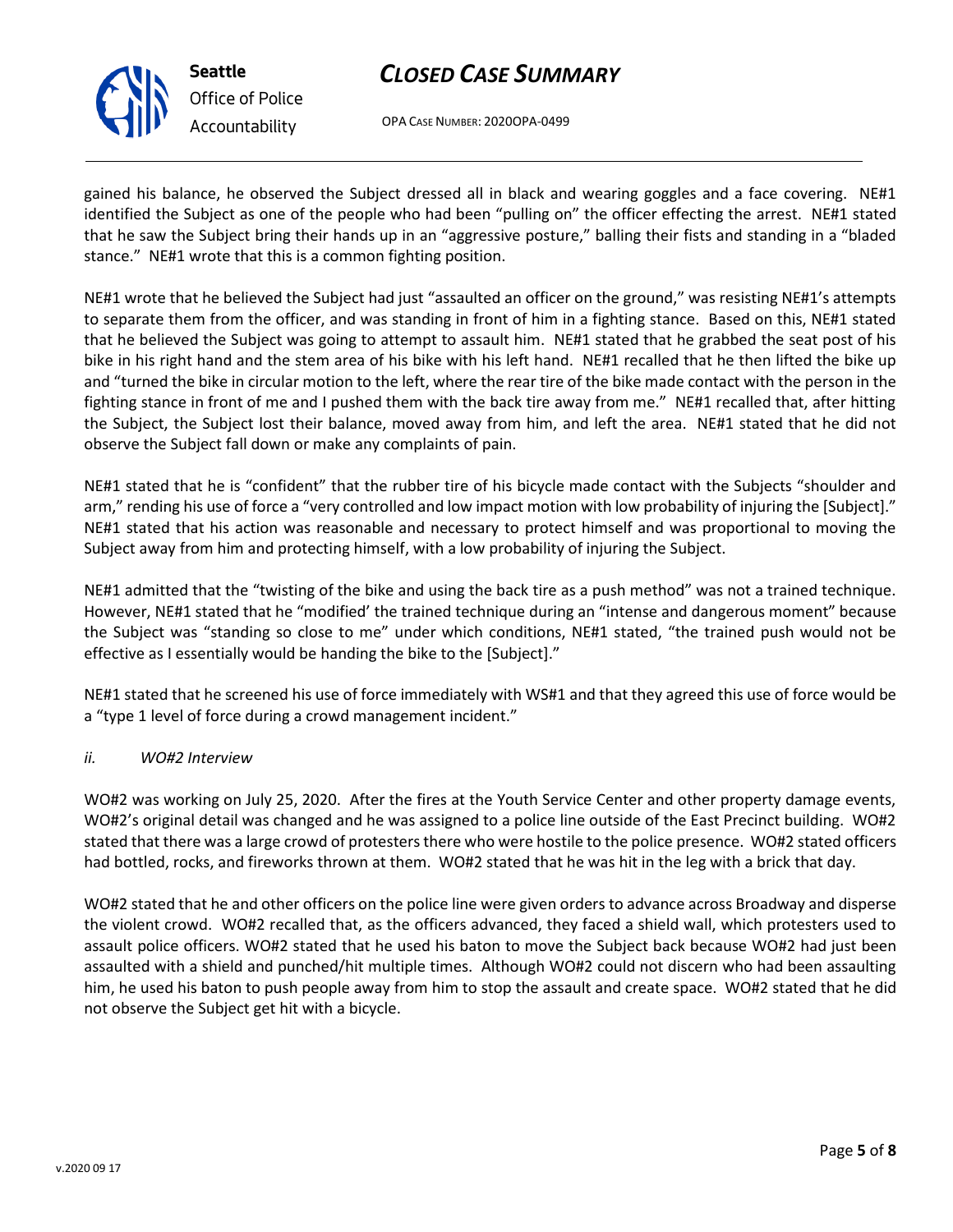OPA CASE NUMBER: 2020OPA-0499

#### *iii. WS#1 Interview*

WS#1 has been an SPD member of service for approximately 13 years. During this time, he has worked extensively on bicycle squads and has been a bicycle squad instructor. On July 25, 2020, WS#1 was working as an Acting Sergeant in a bicycle squad and was NE#1's supervisor.

WS#1 recalled that on July 25, 2020, protesters had been using "shields" to obstruct officers' movements and block their views. This made mobile fence lines less effective because the bicycles were being pushed up against shields. WS#1 stated that, because of this, bicycle officers had to use other means to break up the shield walls before they could move effectively.

WS#1 recalled that, just prior to NE#1 hitting the Subject with his bicycle, there was an arrest taking place. This arrest was occurring just to NE#1's right. WS#1 stated that, as NE#1 stepped over the person getting arrested, the Subject approached and, WS#1 presumes, attempted to "de-arrest" the person who was being arrested. WS#1 stated that NE#1 first pushed the Subject with his bicycle and then struck the Subject with his bicycle. WS#1 stated that the Subject then moved off to the side and "got out of the area." WS#1 stated that they believed the Subject was attempting to de-arrest the person who was arrested because the Subject ran diagonally across the crowd towards the arrest and appeared to be bending down towards the arrest as it was occurring.

WS#1 observed NE#1 hit the Subject with his bicycle. According to WS#1, NE#1 lifted his bicycle with one hand on the stem and one hand on the seat post. WS#1 stated that NE#1 then "moved his right hand forward more which would be the rear tire, and used that to come into contact with the [Subject], because they were—would've—I think they would've been out of reach if he had just moved both hands forward at the same time." According to WS#1, the technique employed by NE#1 in which one hand is moved forward more than the other is not a trained technique. However, WS#1 would consider this level of force "the same as doing a baton push." WS#1 did not observe any injuries on the Subject. WS#1 also stated that a technique like this would not be likely to cause injury or pain because the bicycle has "two inflatable tires on the ends and that's the most likely thing to come into contact [with] somebody if you're doing that type of movement…. [i]t's rubber it's gonna bounce off of you, unless it maybe struck you straight on the nose…. I don't think it would really do much other than cause some transitory pain."

WS#1 recalled that, after the Twitter Video went public, he and several other bicycle squad supervisors had an informal discussion concerning whether NE#1's use of force would be considered the same as a baton push because the bicycle movement was not the exact "robotic" movement prescribed for a bike push. WS#1 stated that the consensus of that group was that, absent evidence of an injury, NE#1's use of force would be considered the same as a baton push.

### **ANALYSIS AND CONCLUSIONS:**

### **Named Employee #1 - Allegation #1** *8.200 – Using Force 1. Use of Force: When Authorized*

The Complainant alleged that NE#1 used excessive force ("looks like assault") when NE#1 struck the Subject with NE#1's rear bike tire, as depicted around the 45 second mark of the Twitter Video.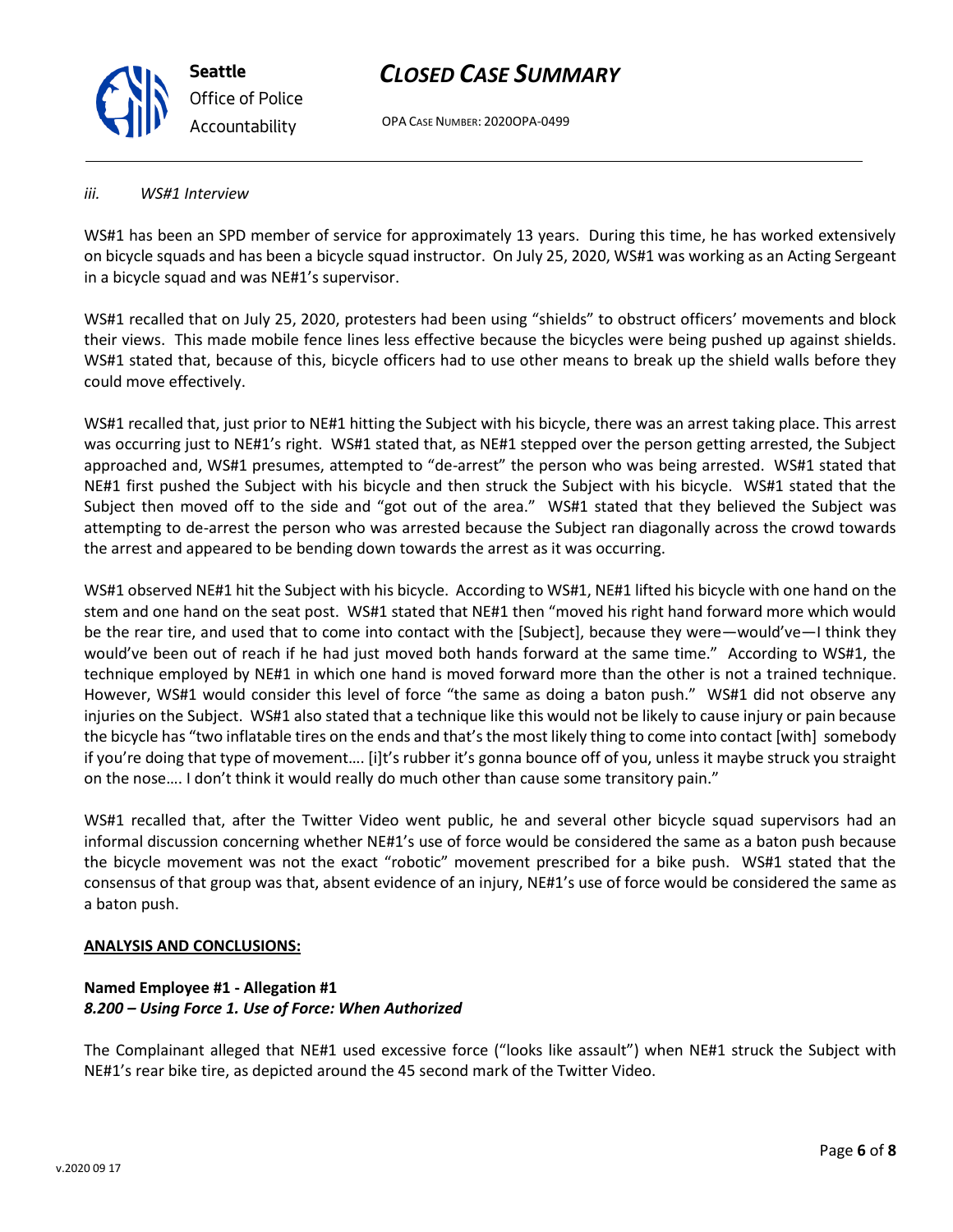

*Office of Police Accountability*

OPA CASE NUMBER: 2020OPA-0499

SPD Policy 8.200(1) requires that force used by officers be reasonable, necessary and proportional. Officers shall only use "objectively reasonable force, proportional to the threat or urgency of the situation, when necessary, to achieve a law-enforcement objective." Whether force is reasonable depends "on the totality of the circumstances" known to the officers at the time of the force and must be balanced against "the rights of the subject, in light of the circumstances surrounding the event." (SPD Policy 8.050.) The policy lists a number of factors that should be weighed when evaluating reasonableness. (*See id.*) Force is necessary where "no reasonably effective alternative to the use of force appeared to exist" and "the amount of force used was reasonable to effect the lawful purpose intended." (*Id.*) The force used must be proportional to the threat posed to the officer. (*Id.*) Lastly, officers retain discretion to make "individual decisions to use force" in a crowd management context consistent with Title 8 of the SPD Manual. (SPD Policy 14.090-POL-10(1)).

NE#1 wrote that he used force against the Subject to protect himself. Specifically, NE#1 described seeing the Subject "pulling on" another uniformed officer who was effecting an arrest, then bringing their hands up in an "aggressive posture," balling their fists, and standing in a "bladed stance." Based on these observations, NE#1 wrote that he believed the Subject was preparing to assault him.

NE#1's statement is only partially corroborated by the statements of WO#2 and WS#1 as well as NE#1's BWV. WO#2 stated that he used his baton to move the Subject away from him as he was being punched and hit by unidentified protesters. WS#1 similarly surmised that the Subject was attempting a "de-arrest" based on the Subject's movements. Similarly, NE#1's BWV depict the Subject in close proximity to WO#2, touching WO#2, and being moved back by WO#2. However, after being moved back by WO#2 and immediately prior to being hit by NE#1, the video shows the Subject facing WO#2 in a bladed stance with both hands partially closed, one of which appears to be clutching the rope-handle of the sandwich board. In this stance, the Subject's body is "bladed" with respect to WO#2, not NE#1. That is, the Subject is facing WO#2 but the Subject's chest is facing NE#1. The Subject then turns their head to face NE#1 while still clutching the sandwich board sign in one closed hand and holding their other hand open with their palm facing NE#1.

This evidence does not establish by a preponderance of the evidence that NE#1's use of force was outside of policy. As perceived by NE#1, the Subject had just been involved in trying to "de-arrest" an arrestee by pulling on another officer. Additionally, the Subject was holding a sign "shield" and had just been forcibly moved back by another officer. Moreover, NE#1 had extremely limited time to evaluate the Subject's actions and determine a course of action. In the moment, NE#1 used the most available resource available to him – his bike – to hit the Subject with his tire. NE#1 wrote that he was "confident" that he struck the Subject in their arm or shoulder area with the rubber "tire" portion of his rear wheel. More likely than not, NE#1 is correct that the principal point of contact with the Subject was between his rubber tire and the Subject's arm or shoulder. In addition to the video evidence, this conclusion is corroborated by the fact that the Subject did not appear to suffer more than transitory pain from the use of force. In fact, immediately after being struck with NE#1's bike tire, the Subject appeared to voluntarily walk away and is observed in video a short time later, apparently unharmed, standing at the front of a protest line. Finally, although the NE#1's recollection of the Subject's stance and gestures are not entirely consistent with his BWV, under the circumstances facing NE#1 in that moment, OPA finds that NE#1's interpretation of the Subject's actions was not unreasonable. $1$ 

 $1$  OPA also notes that NE#1 was no longer employed by SPD by the time he would have been scheduled for an interview. Accordingly, OPA could not compel a statement from NE#1. However, NE#1 voluntarily provided a written